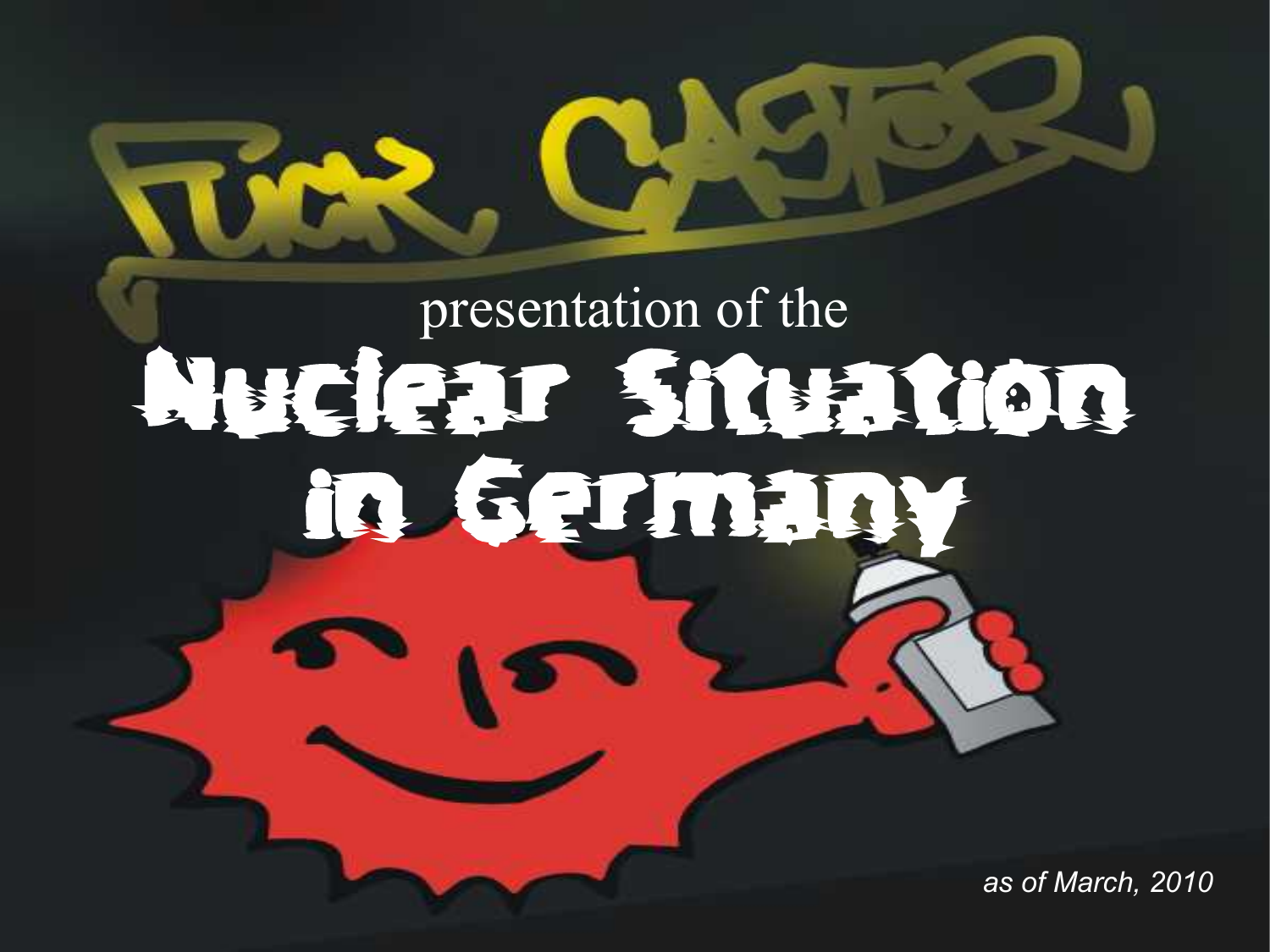#### **NPPs and final disposal sites**

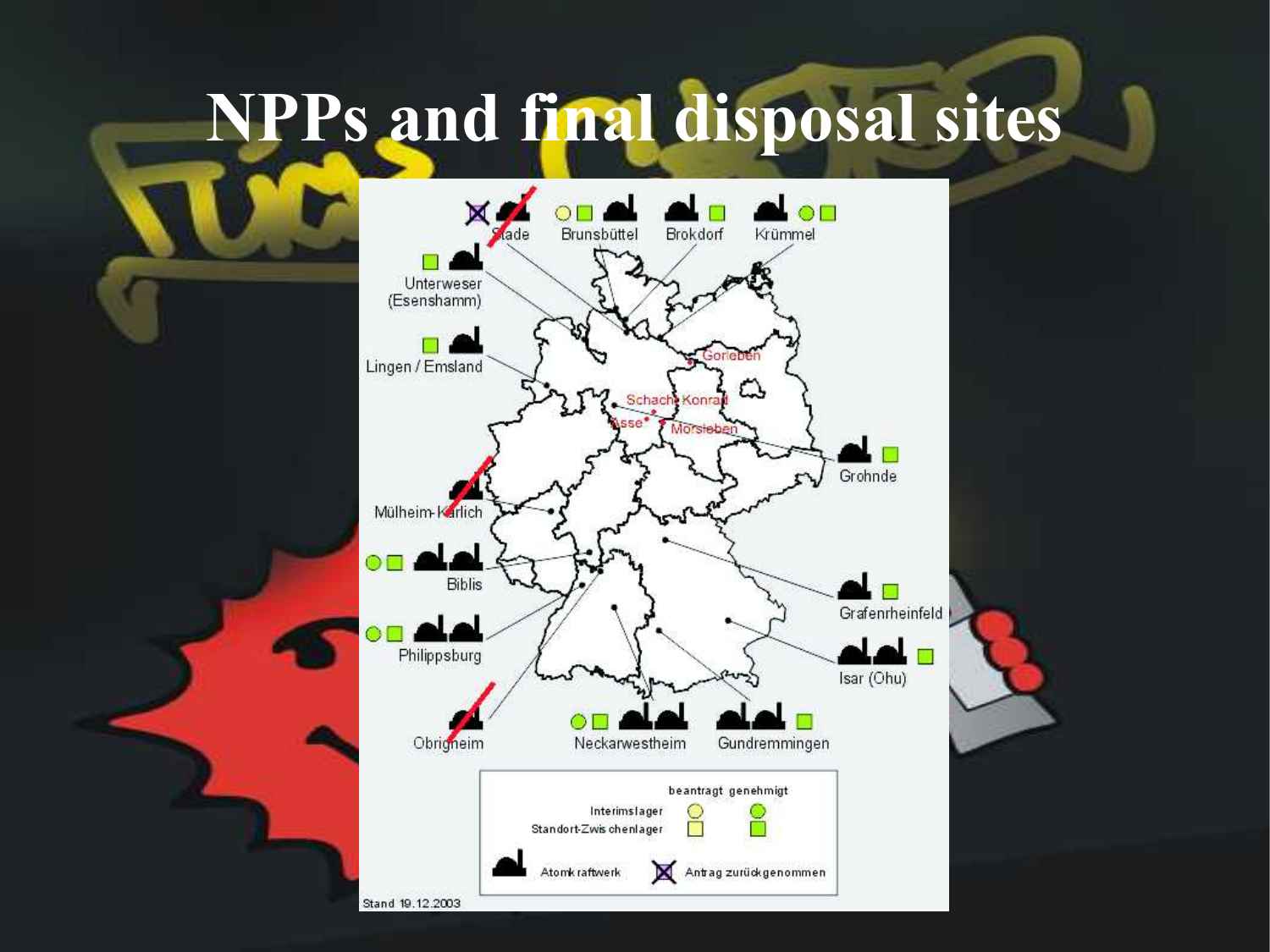#### **General Situation in Germany**



17 NPPs in operation (only 10 online)

by 2005 most HAW to La Hague & Sellafield return transports from La Hague 1996, from Sellafield 2011 expected

later "reprocessing" prohibited (only new contracts concerned) waste for  $\sim$ 15 years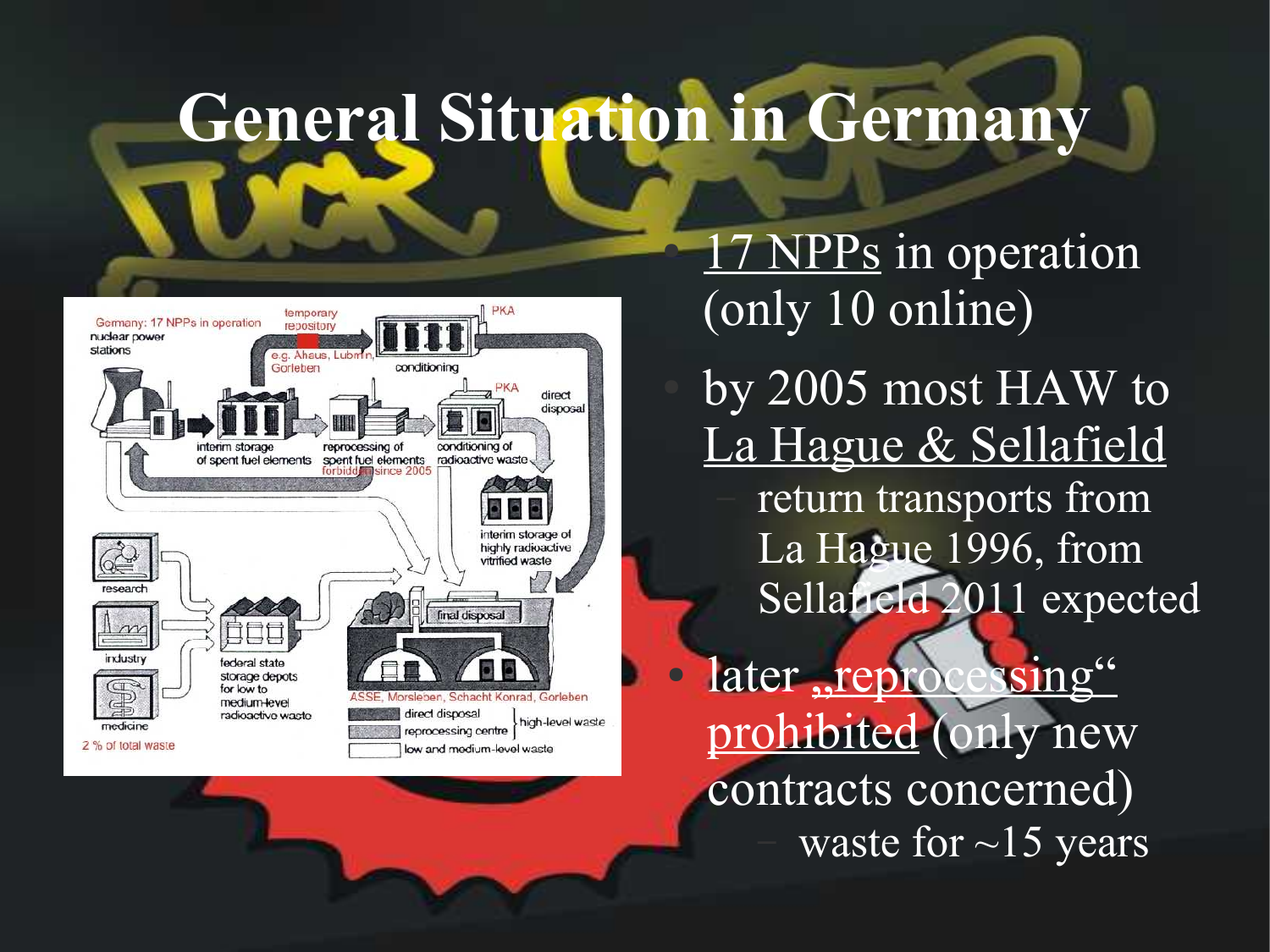# **General Situation in Germany (II)**



since 2005: direct final disposal required but: NO final repository exists only ~2 % of total radioactive waste comes from medicine, research + other industries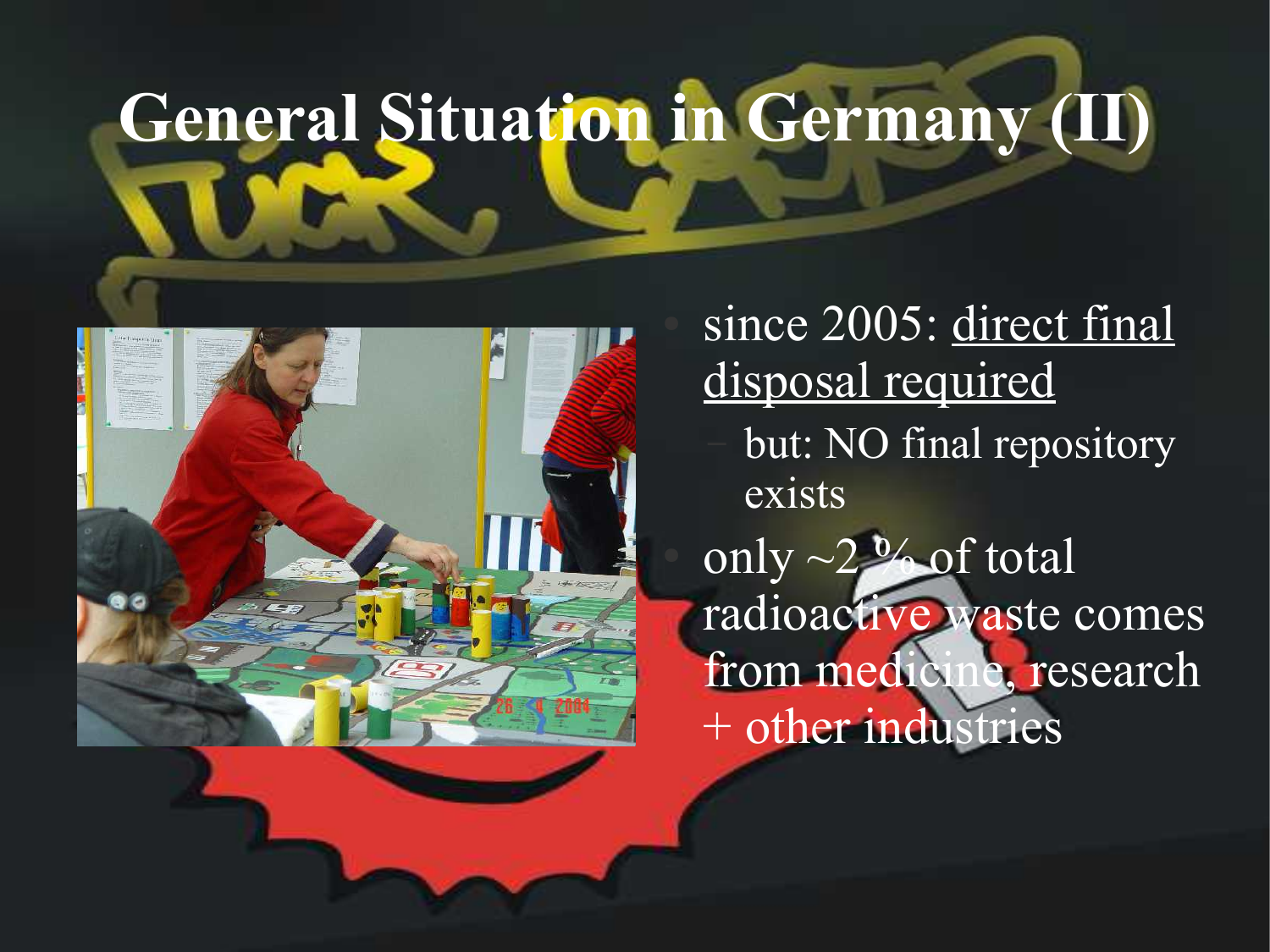#### **General Situation in Germany (III)**



waste facilities:

temporary repositories at several NPPs & nuclear factories

PKA Gorleben (not in operation)

temporary HAW repositories, e.g. Ahaus, Gorleben, Lubmin

– final disposal sites: Asse II, Morsleben, Schacht Konrad, Gorleben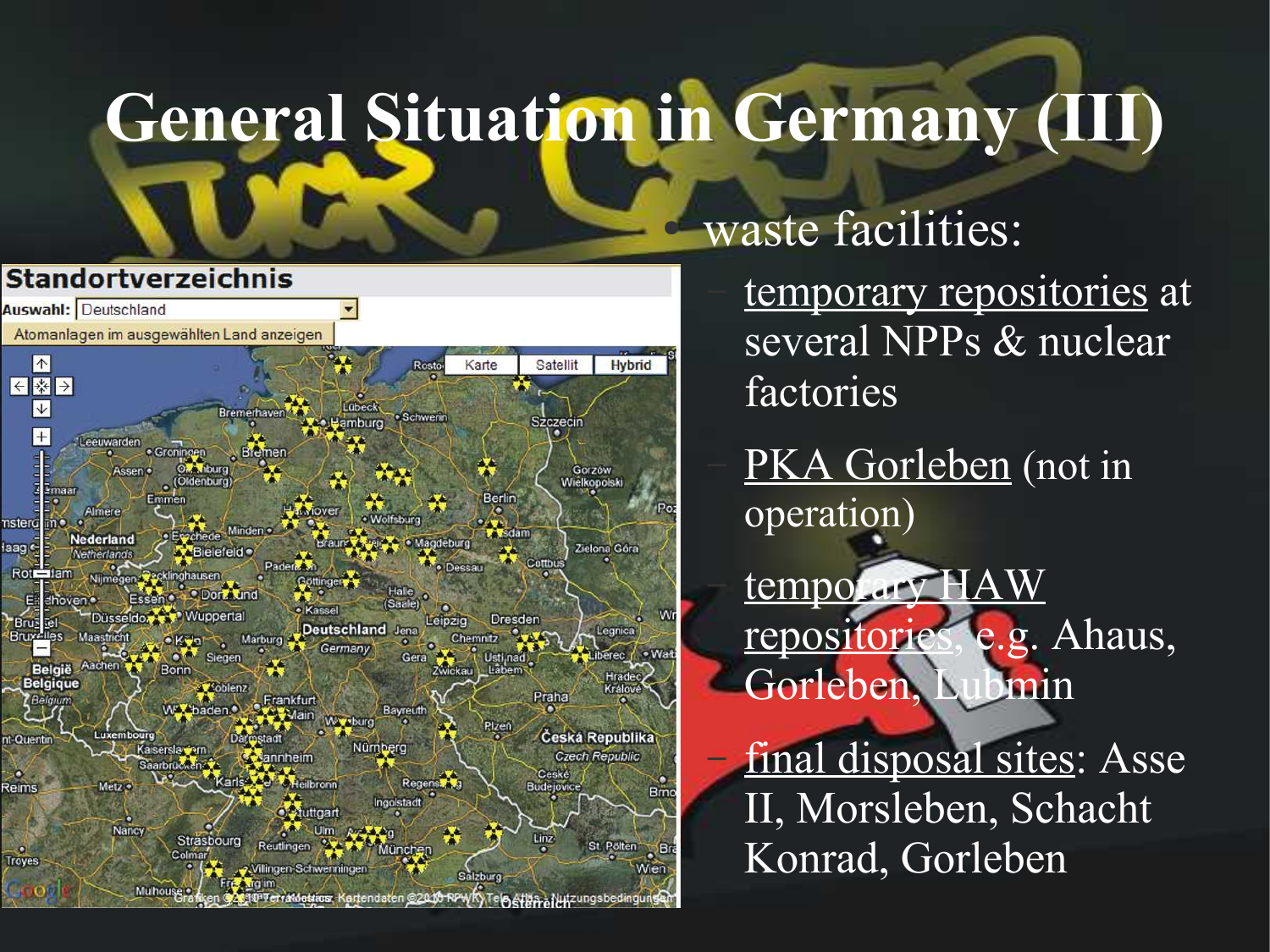## **General Situation in Germany (IV)**



Sperroefeich Kein Zntrin Vorsicht Strahlung

final disposal concepts:  $salt rock + other geological$ formations

deep mine (more difficult: access, attacks, natural catastrophes, pristine=safety)

– geological barrier provides safety

non-retrievable final disposal (costs, proliferation, safety)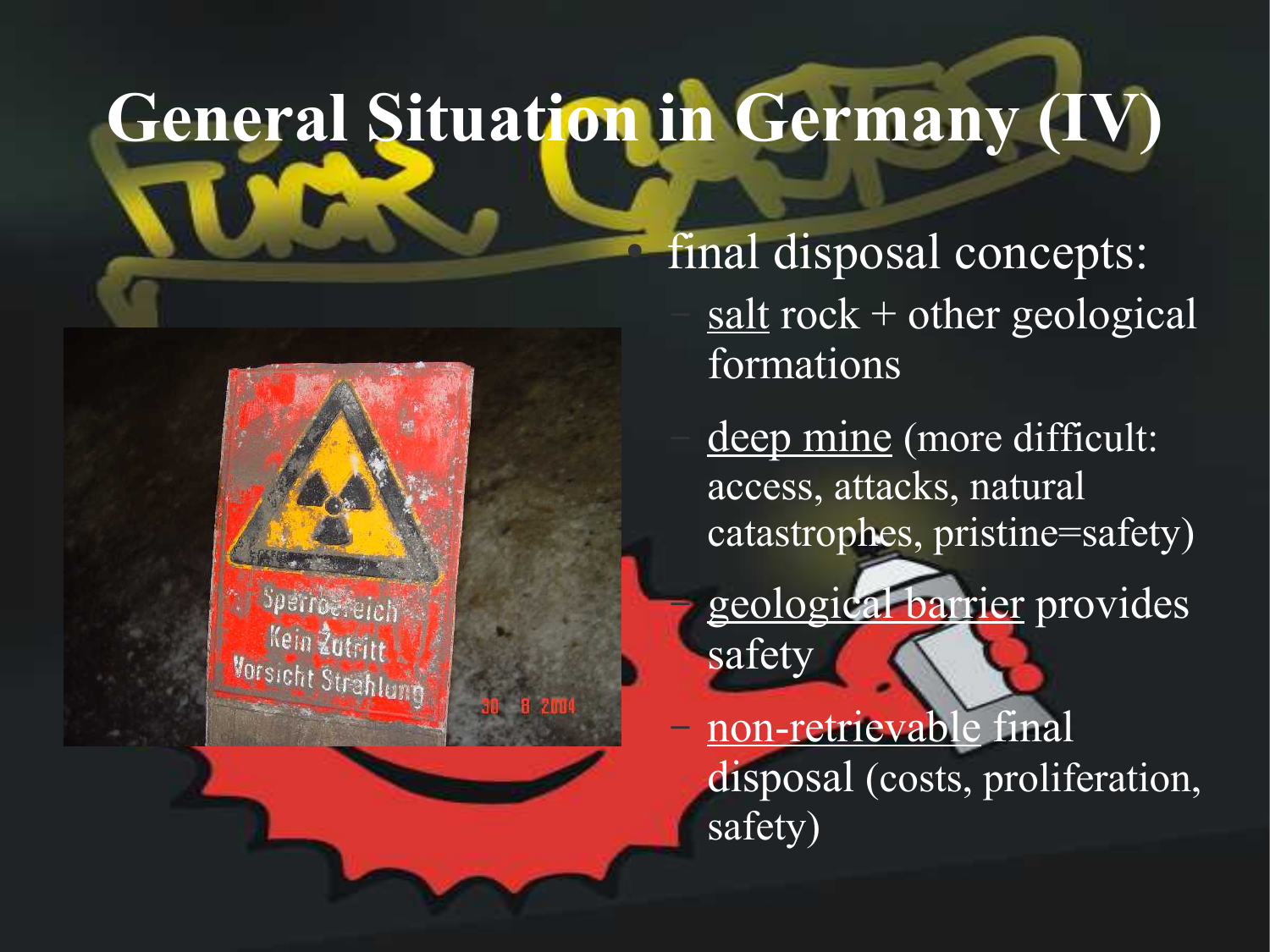#### **Further Nuclear Facilities**

Uranium enrichtment facility in Gronau

- Fuel elements factory in Lingen
- Small nuclear companies in many other cities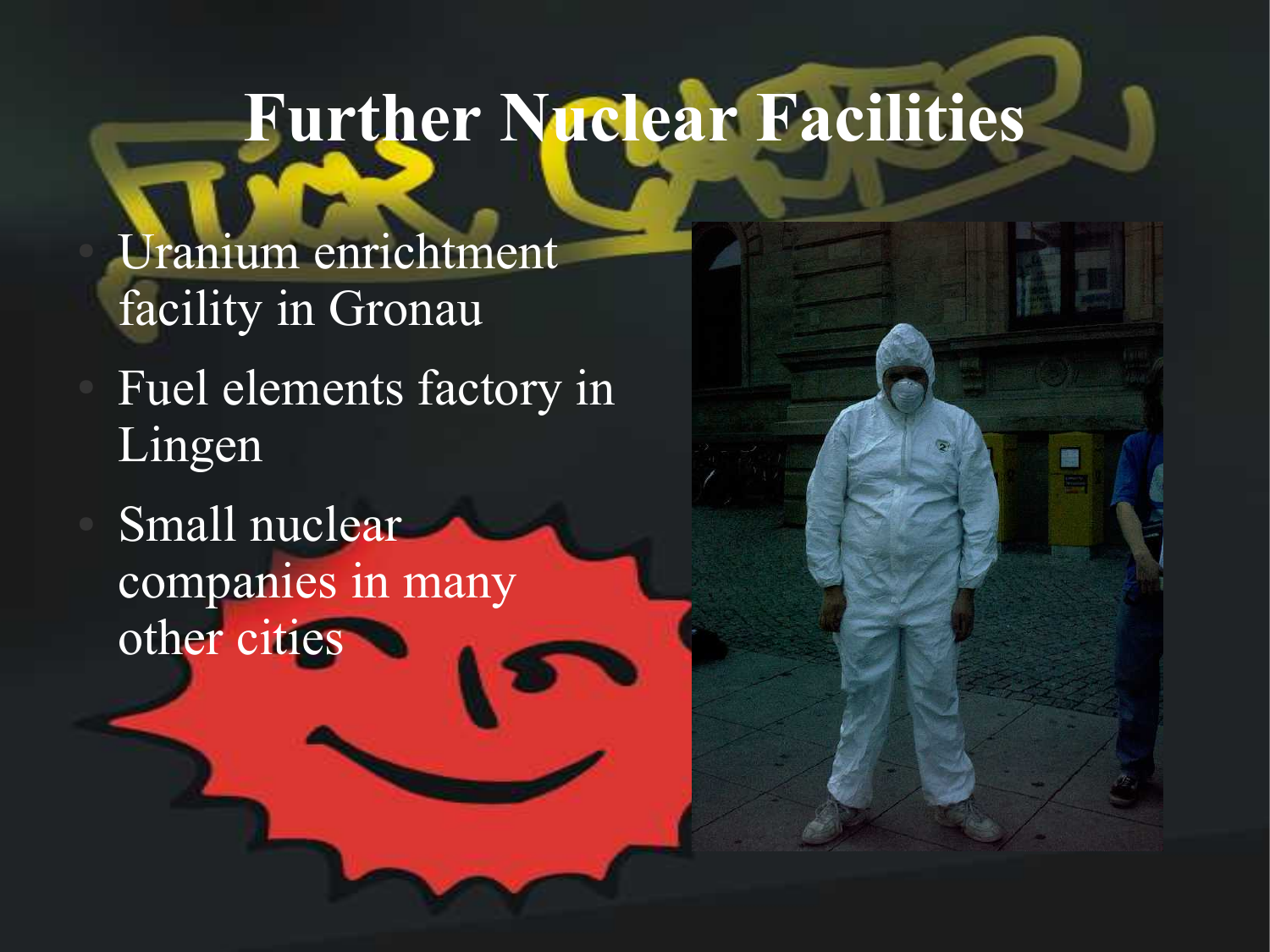#### **Current Nuclear Policy**

"Nuclear Phaseout" - parties fighting about the way to deal with it

no one dares to propose a new reactor

renewable energy sources are indisputable the future basis of electricity generation in Germany

discussions only about the remaining lifetime of existing nuclear reactors

d)even the former pro-nuclear parties have problems to argue about nuclear power

 $final$  disposal – government wants to establish Gorleben for the final repository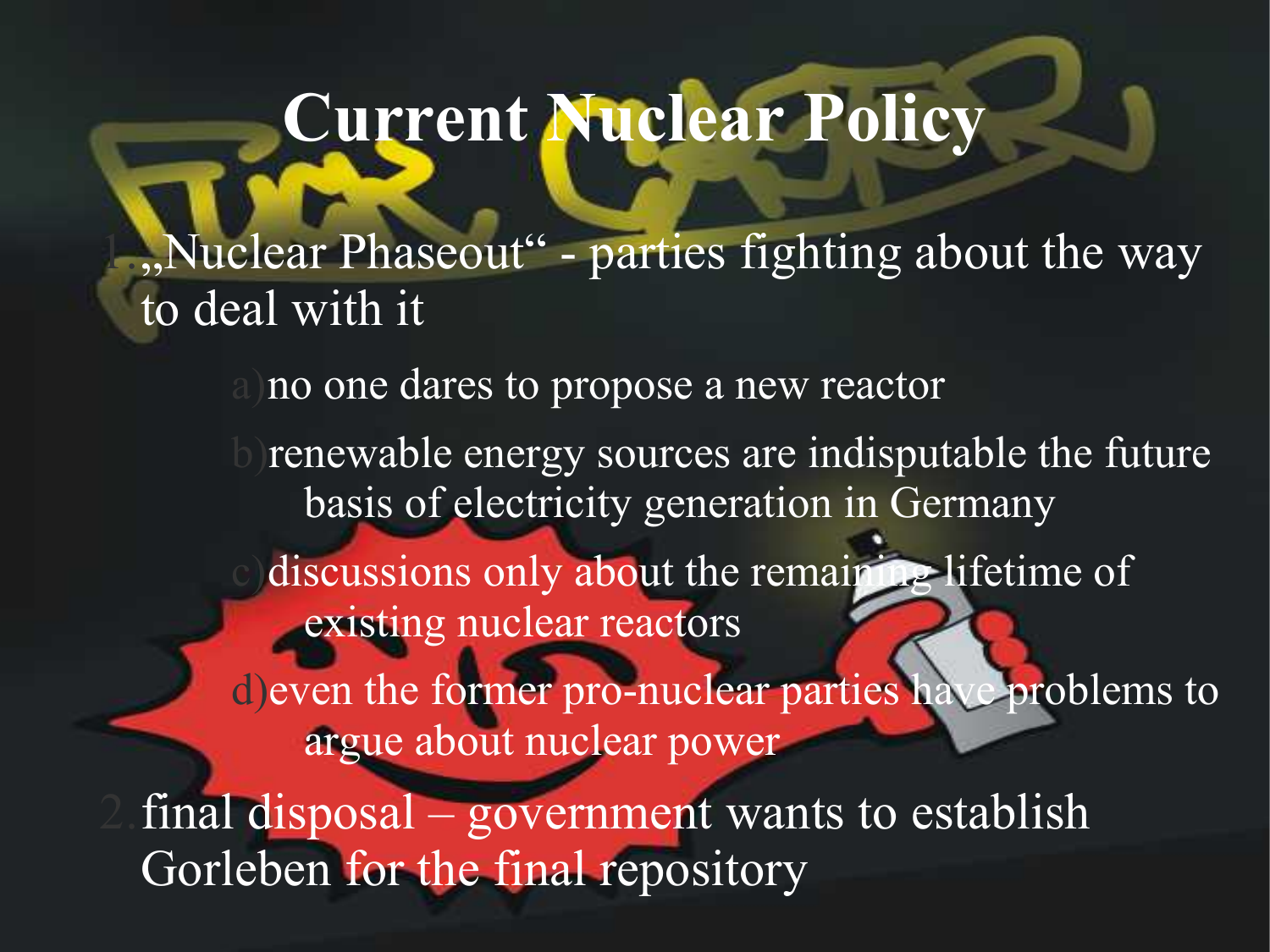#### **German Final Disposal Sites: Asse**



near Wolfenbüttel / Braunschweig (Lower Saxony) operation started 1965; stopped 1978/1995 old salt mine; used for L/MAW + research

barrels dumped into reposition cavities (many damaged)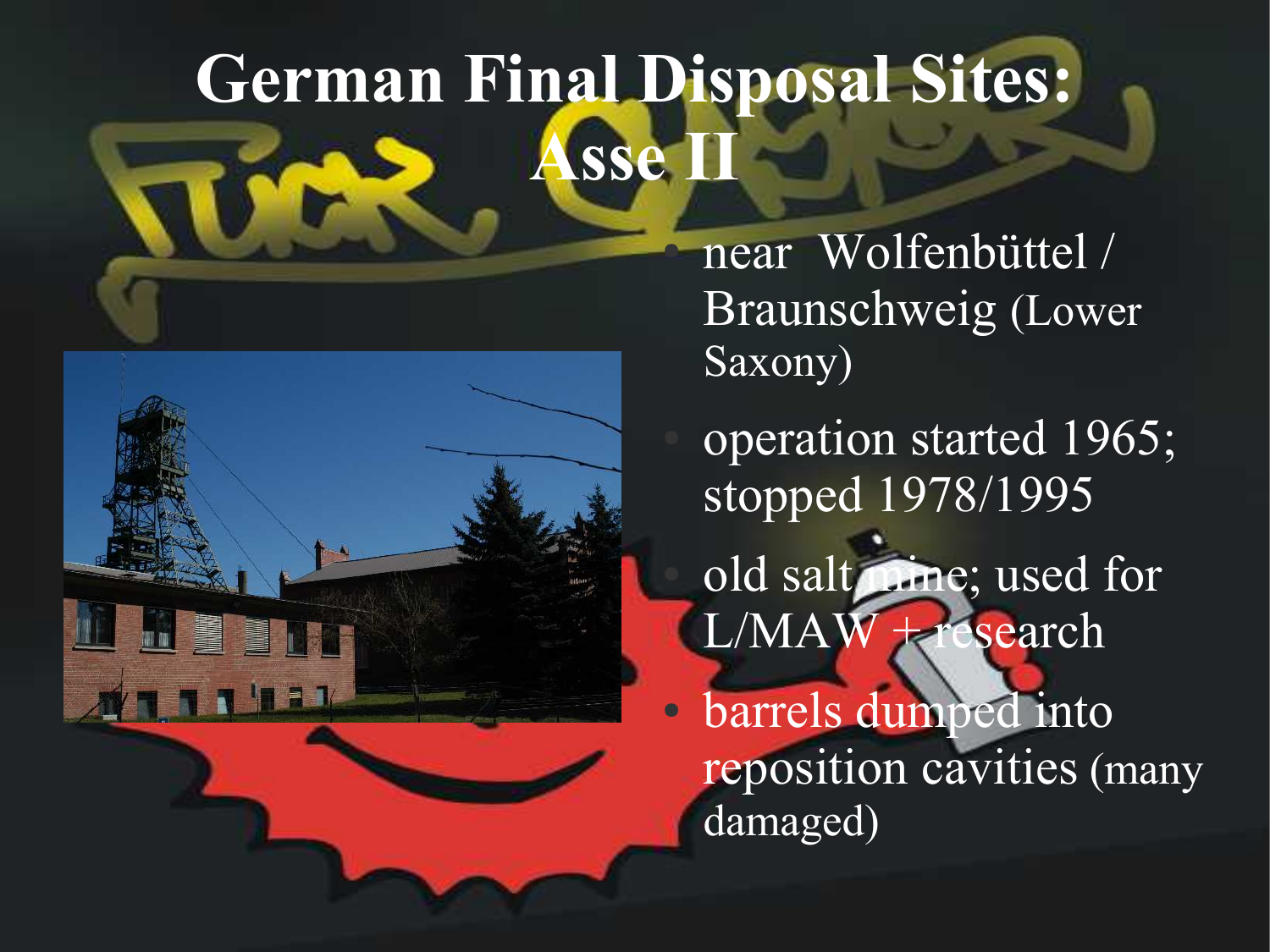#### **Asse II (II)**



safety issues: water influx  $(-11,500$  litres/day), collapse – acute danger of complete flooding

doesn't meet requirements of nuclear law / no public consultation

nearly each week a new scandal becomes public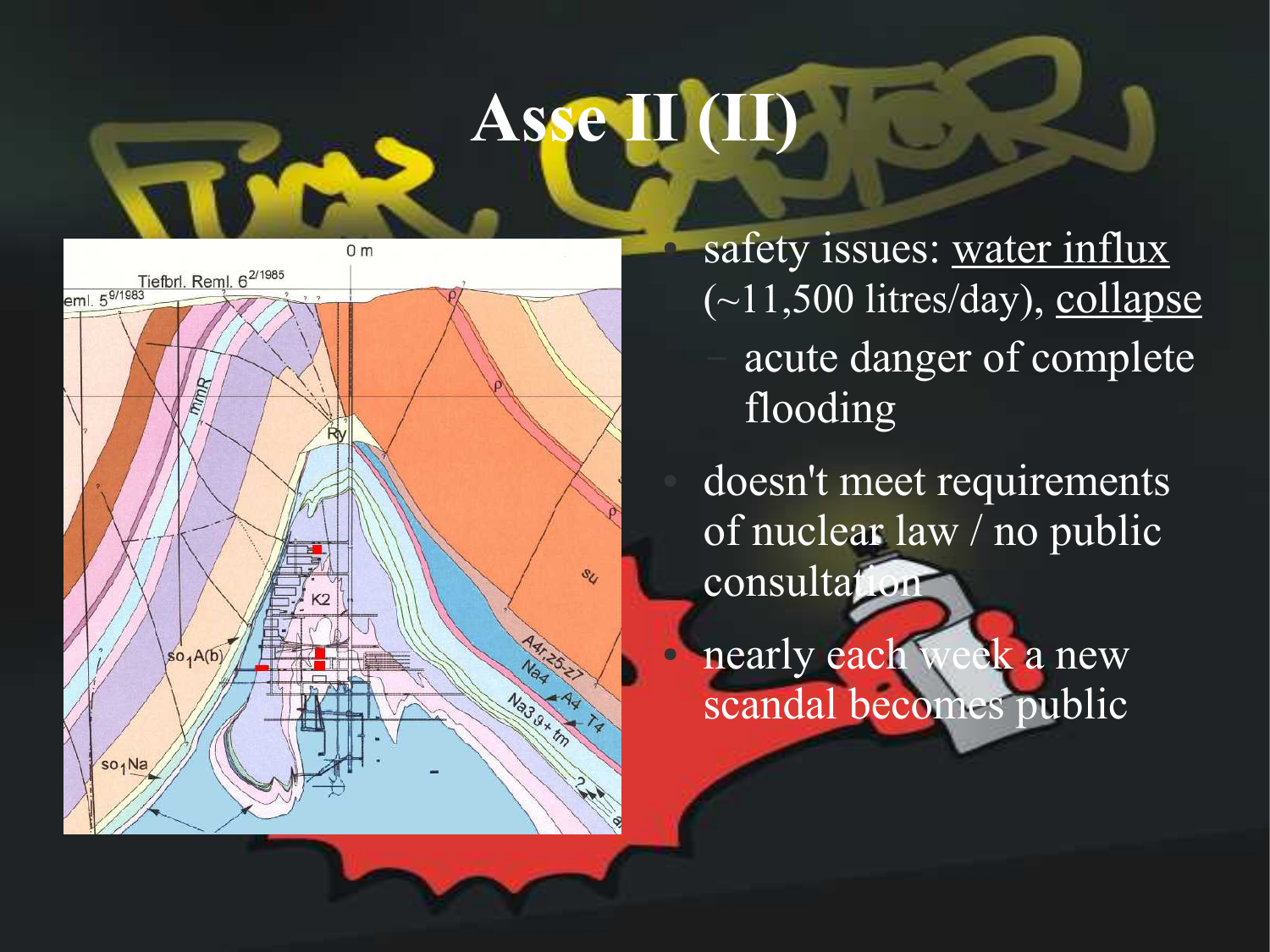#### **Morsleben**



between Braunschweig and Magdeburg (Sachsen-Anhalt)

formerly GDR's central final repository for L/MAW - planned HAW final repository

operation started 1971; stopped 1998 old salt mine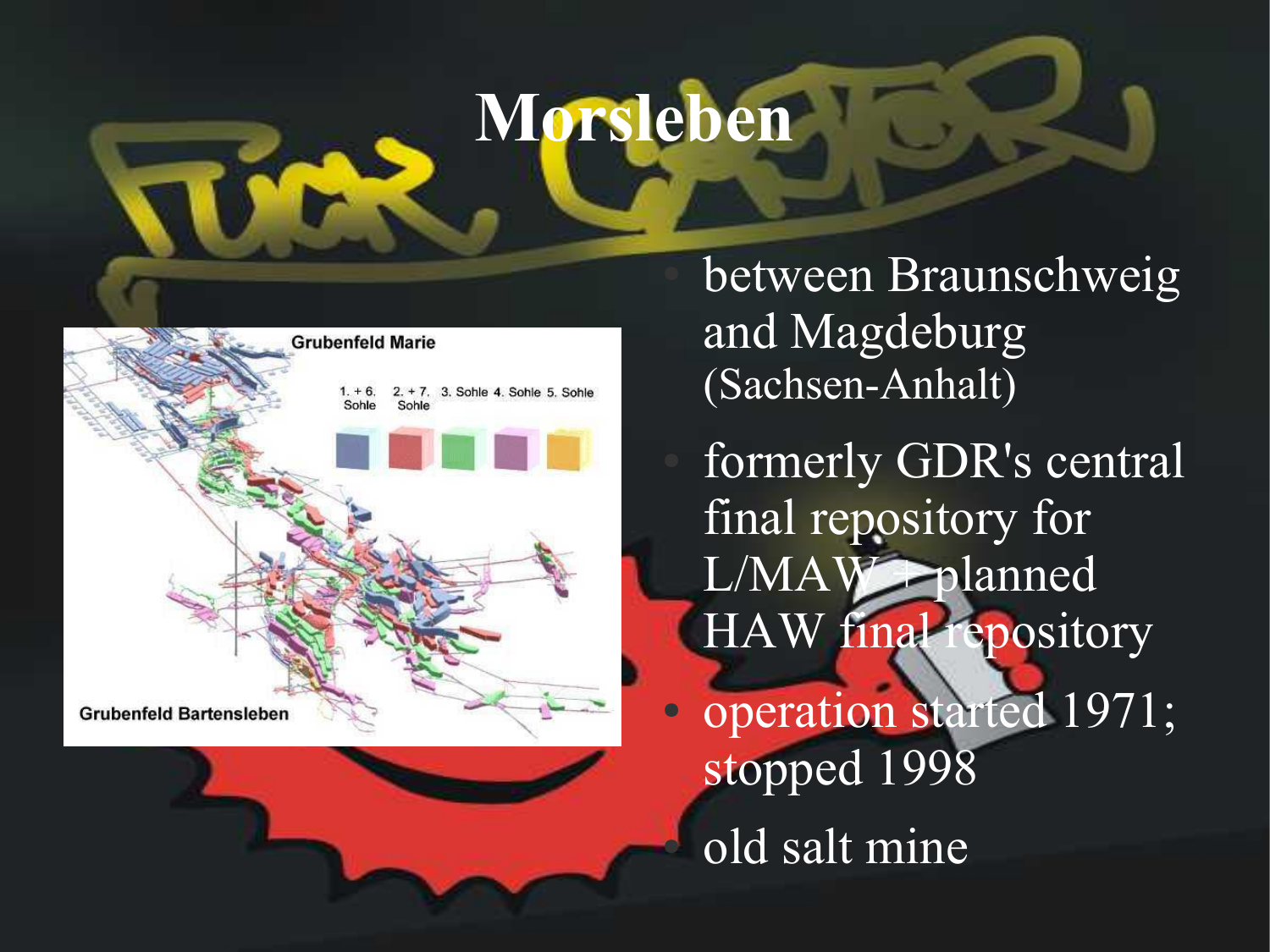#### **Morsleben (II)**



Abb. 8: ERAM - Einlagerungsbereiche, 4. Sohle

solid waste in barrels stacked or dumped in barrels or loosely into reposition cavaties

liquids sprayed onto layer of lignite ashes (assuming mixture would solidi ● total amount L/MAW:

 $\approx$ 36,000 m<sup>3</sup>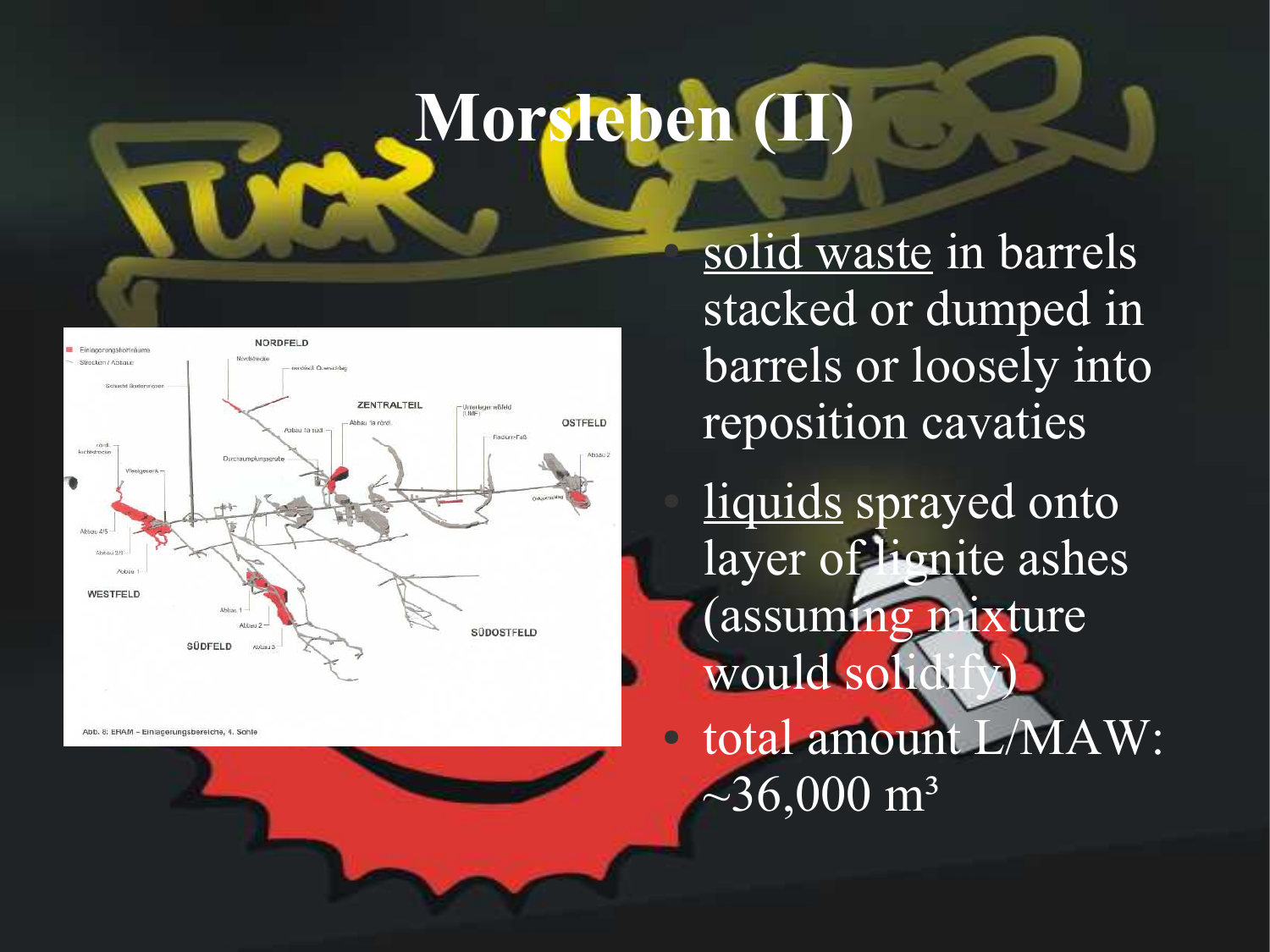#### **Morsleben (III)**

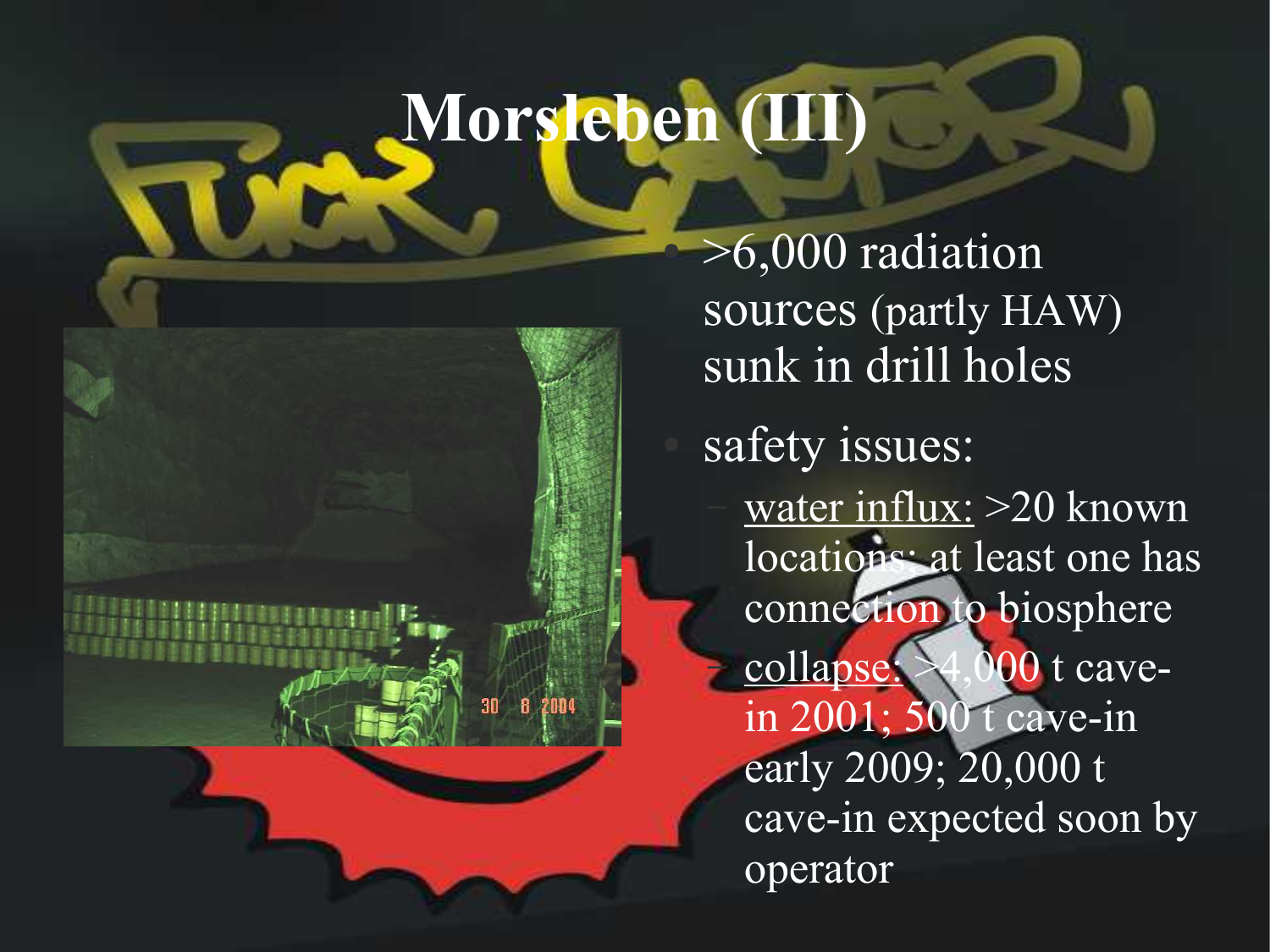#### **Morsleben (IV)**

#### – unsuitable geological conditions (potassium salt layers, main anhydrite)

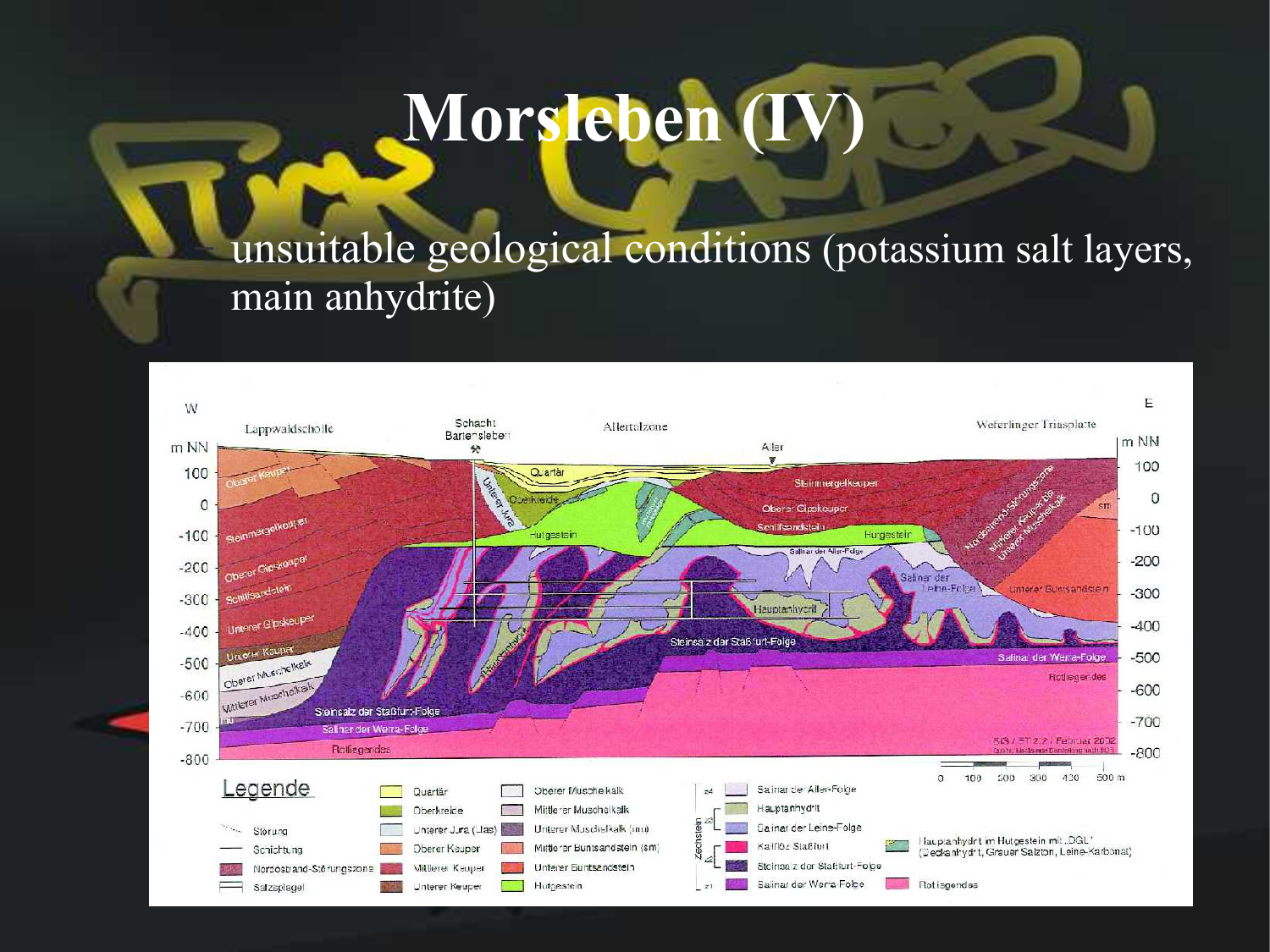#### **Asse II & Morsleben: Operator's Failures**

Both Asse II and Morsleben are affected by problems caused by the operator of the repositories:

- inventory unknown
- public cheated about inventory  $\&$  safety issues
- safety issues wellknown from the very beginning
- no public consultations in site selection
- old mines (over 100 years) not suitable for final disposal of nuclear waste
	- extension & situation of cavities not completely and not in detail known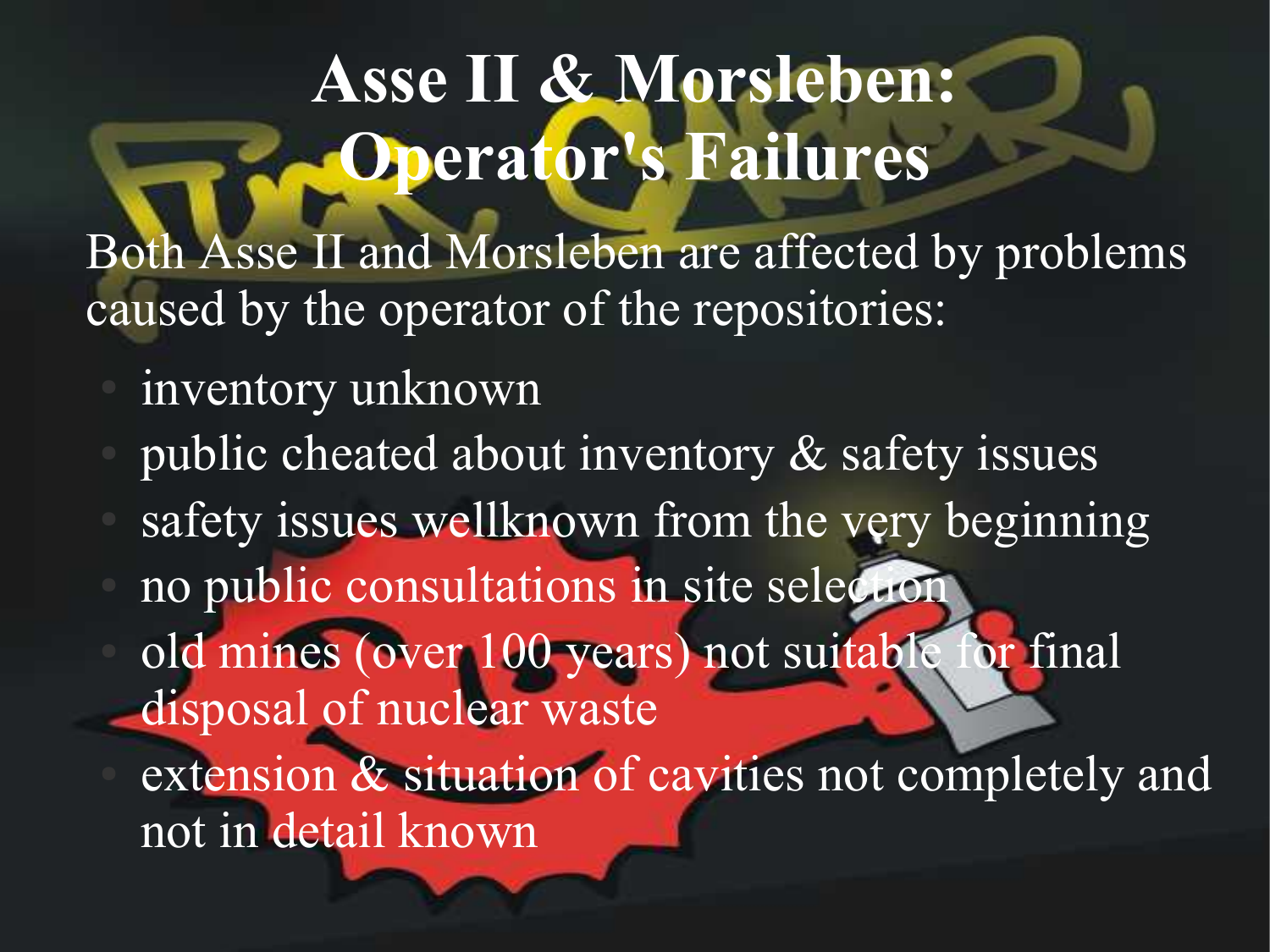#### **Asse II & Morsleben: Operator's Failures (II)**

Morsleben: operator increased threat of collapse by backfilling higher levels with  $\sim 800,000$  m<sup>3</sup> of  $\sqrt{s}$  saltconcrete" onto deposition cavities of deeper levels

Asse II: to prevent complete collapse operator wanted to flood with 1.200.000 m<sup>3</sup> MgCl 2 -solution -> radioactivity would quickly escape the repository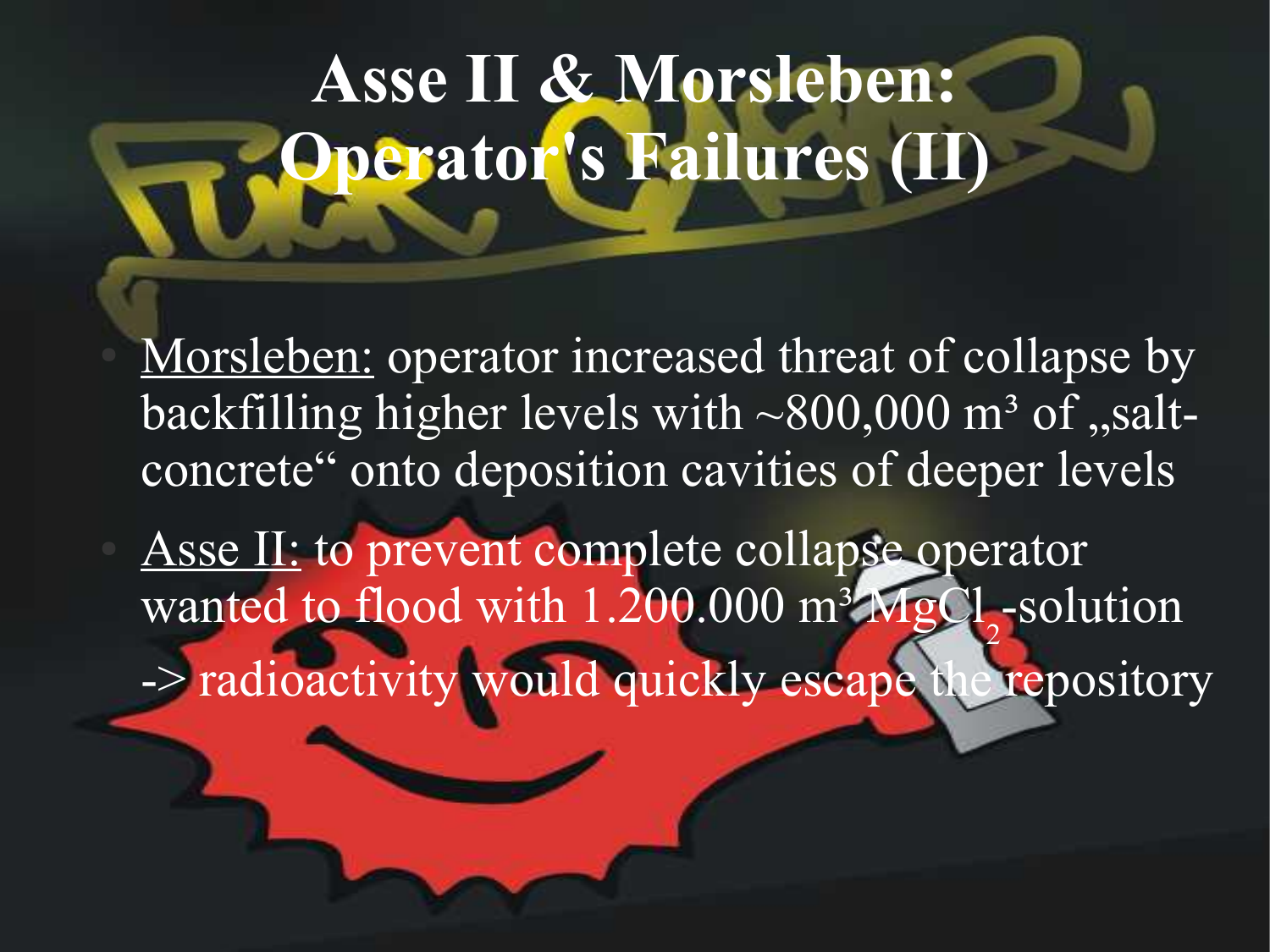#### **Schacht Konrad**



near Salzgitter / Braunschweig (Lower Saxony) operation approval: 2002 (still offline) old iron ore mine; L/MAW disposal known safety issues: water-carrying layers with connection to biosphere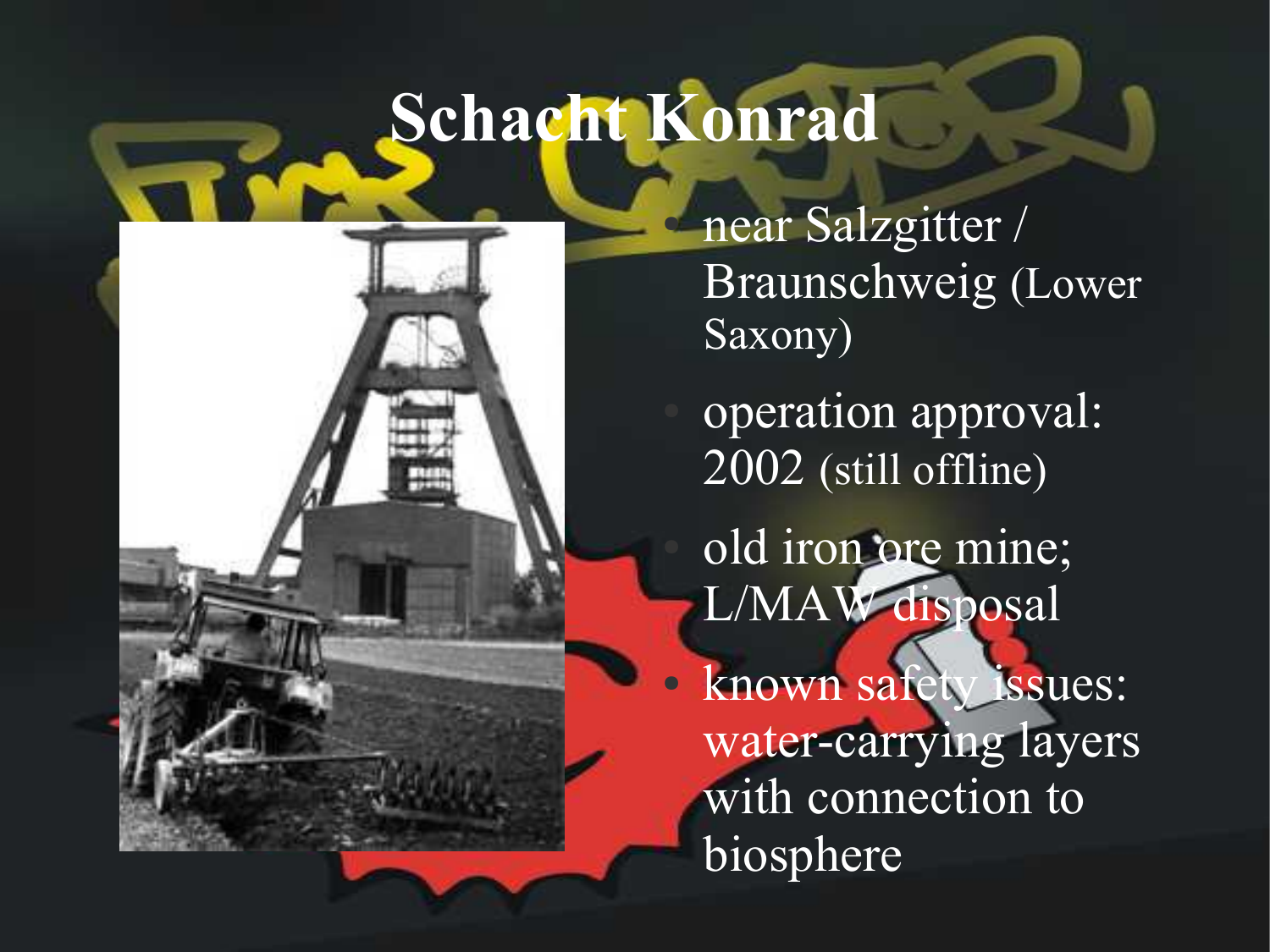#### **Schacht Konrad (II)**

#### Known safety issues:

water-carrying layers with connection to biosphere unsuitable rock formations

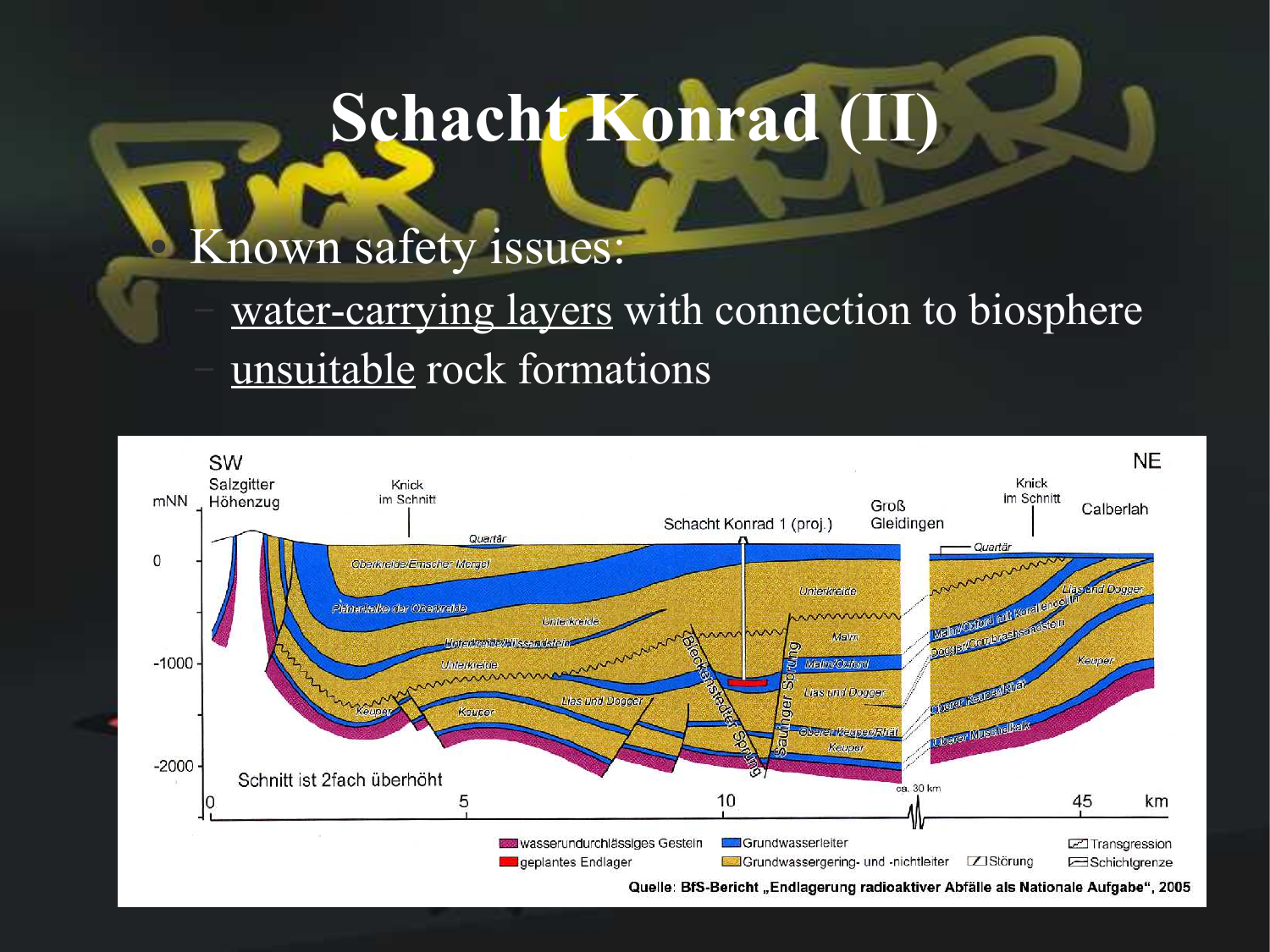### **Gorleben**



in Wendland (Lower Saxony) "research mine" no public consultation yet ● salt rock formation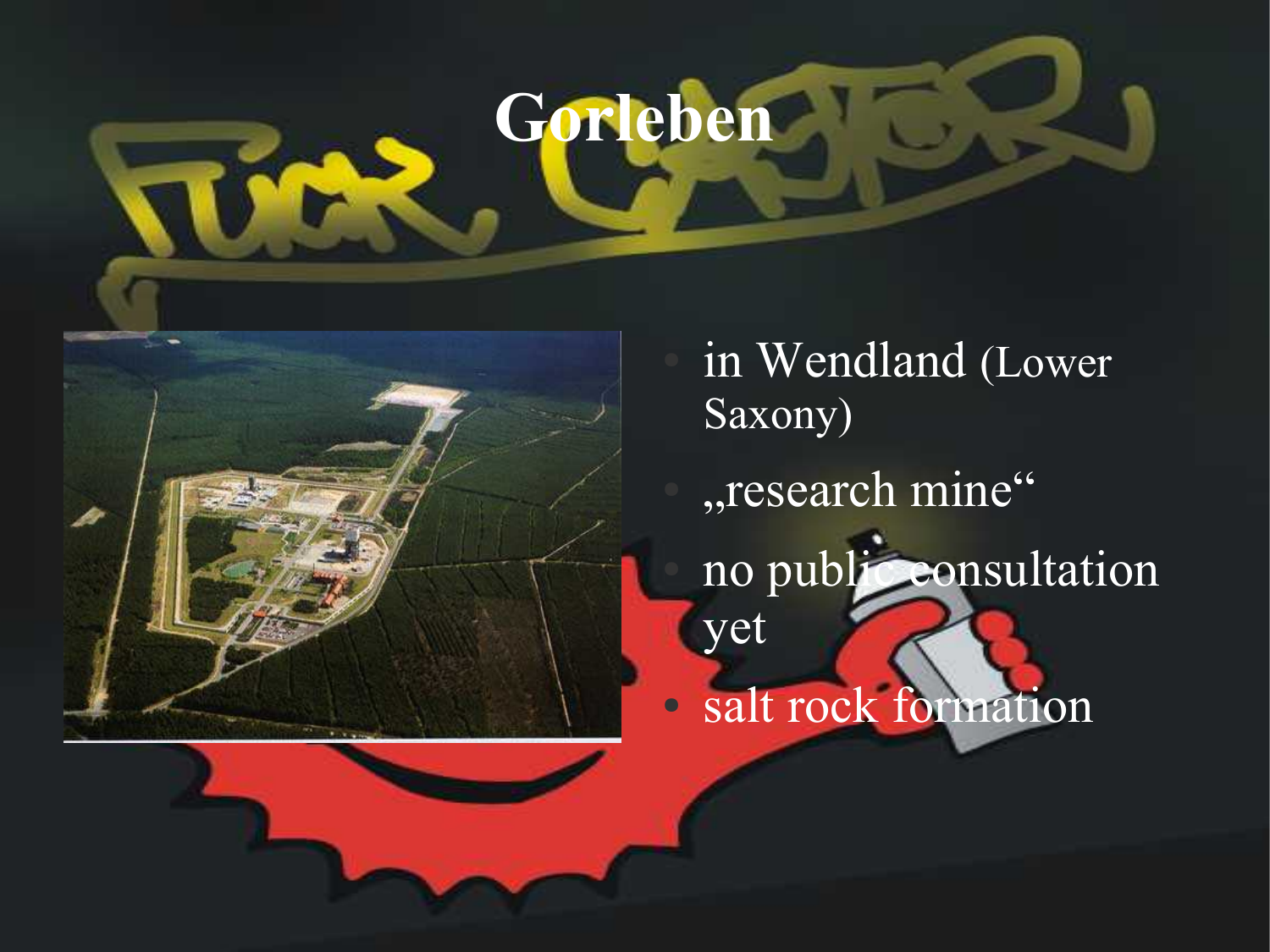#### **Gorleben (II)**



Known safety issues: water-carrying layers – no mighty & gapless layer of clay saltdome not at rest and still rises – running salt-dissolution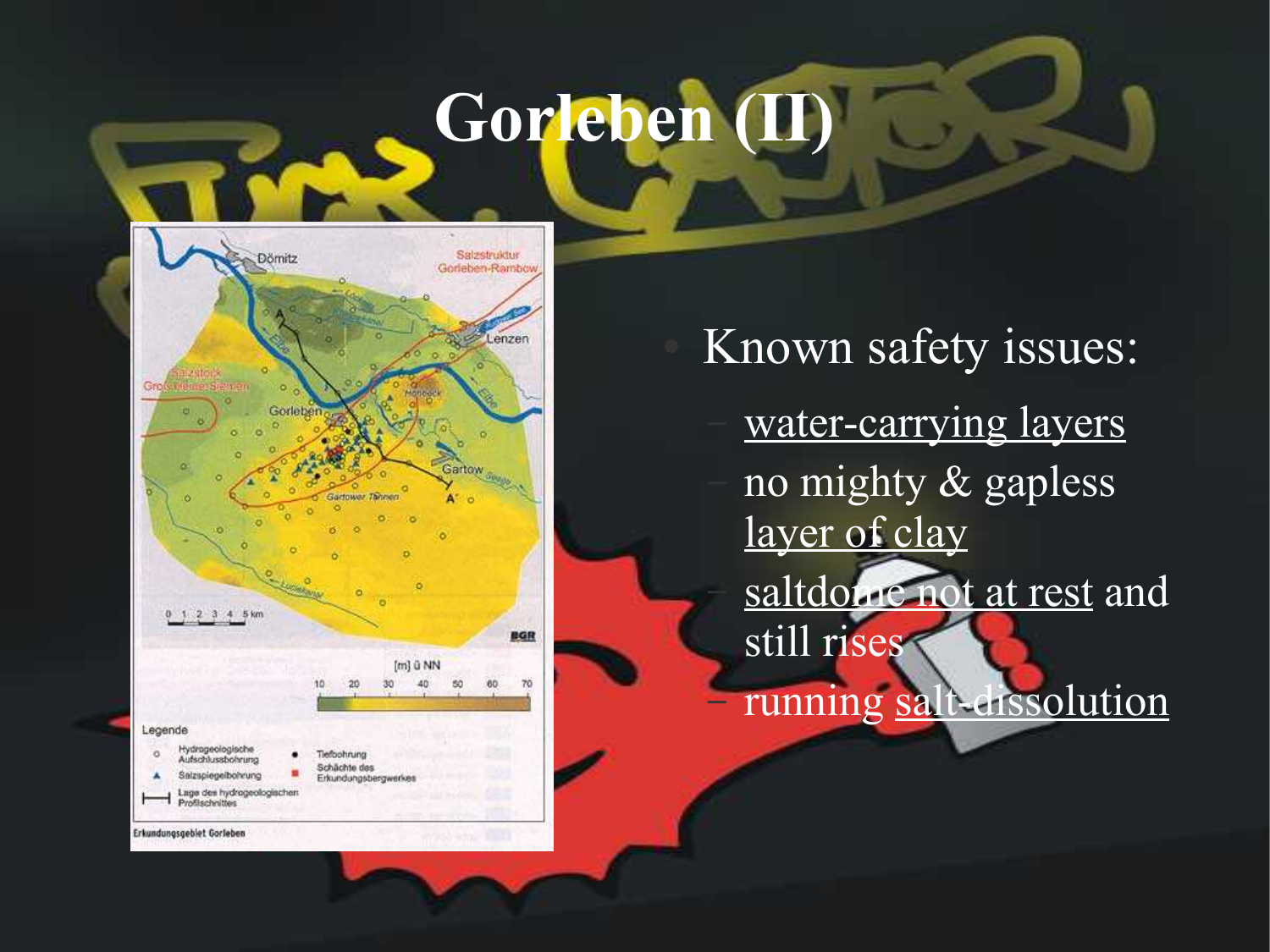#### **Outlook 2010**

Huge actions planned for Chernobyl Day at four locations with several tenthousands of people

Blockading the CASTOR transports in November with approximately 10,000 activists or more

Camps, local actions, several campaign.